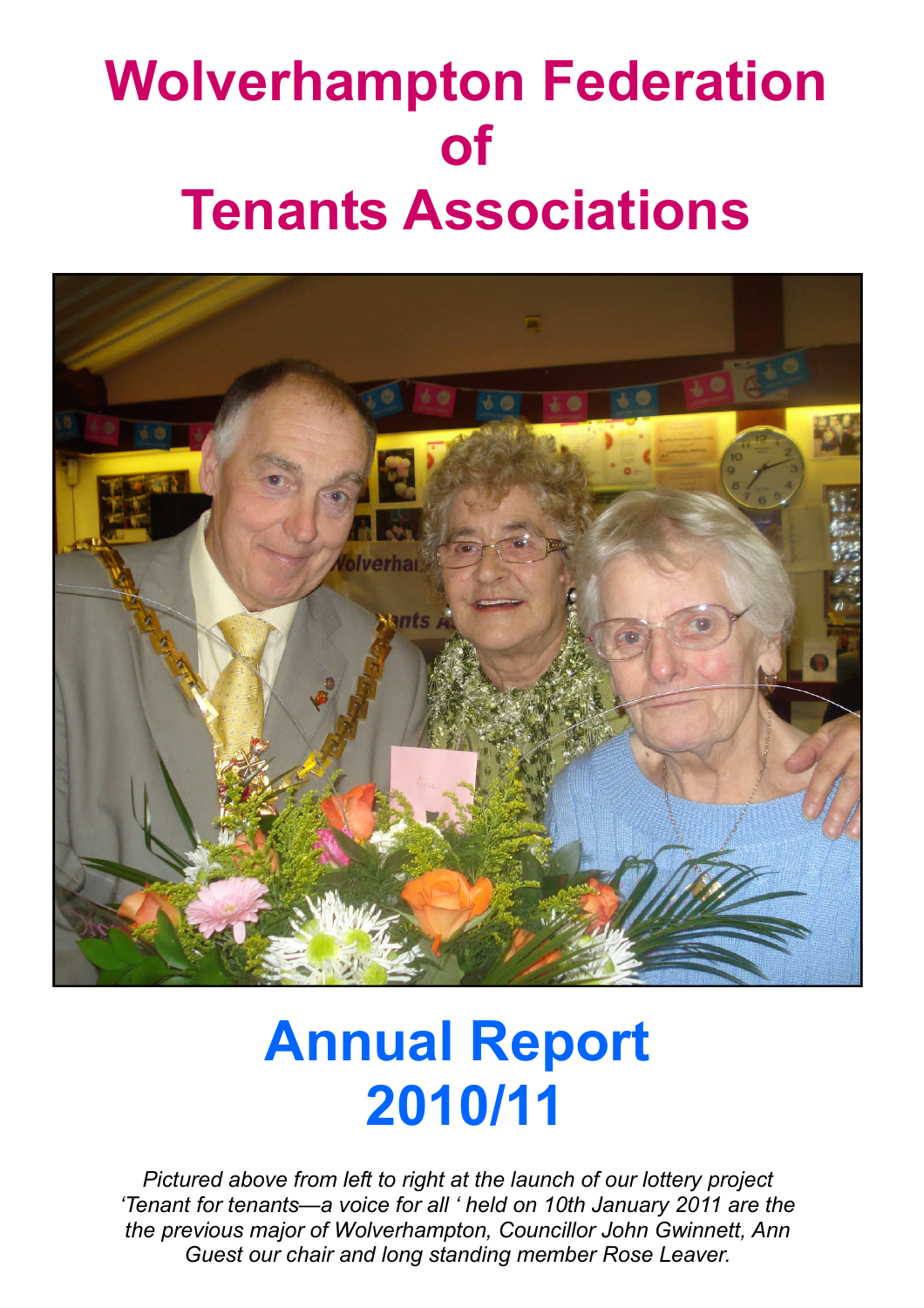### Message from the Chair

'I would like to start off by thanking all the members of the Fed who have supported me throughout the last 12 months.

There have been quite a few changes over the last year with the newly appointed government and proposed cuts to services that will affect us all. As you know I am passionate about supporting all tenants across the City and it is more important than ever that the Federation is here to represent the tenants and make sure their voices are heard.

I was very pleased that the Federation was awarded a BIG Lottery Grant to carry out the 'Tenant for Tenants – a voice for all' project which aims to provide information for tenants and leaseholders to enable them to make a difference on their estates and within their communities. I am sure we can all agree that bringing estates and communities together in these difficult times is both positive and empowering.

I would also like to congratulate Wolverhampton Homes on the 3 stars awarded by the Audit Commission and the successful bid for the continuation of the Decent Homes Programme. It is important that the Federation, the Council, Wolverhampton Homes and the contractors involved work together for all our tenants.

The next year is going to be very challenging with the proposed changes being introduced by the Coalition Government that will affect tenants, particularly as regards benefits and the security of tenure. It is vital that we keep abreast of local, regional and national

issues and update you on a regular basis.

I will continue to work on your behalf and thank you again for all your support.



Ann Guest MBE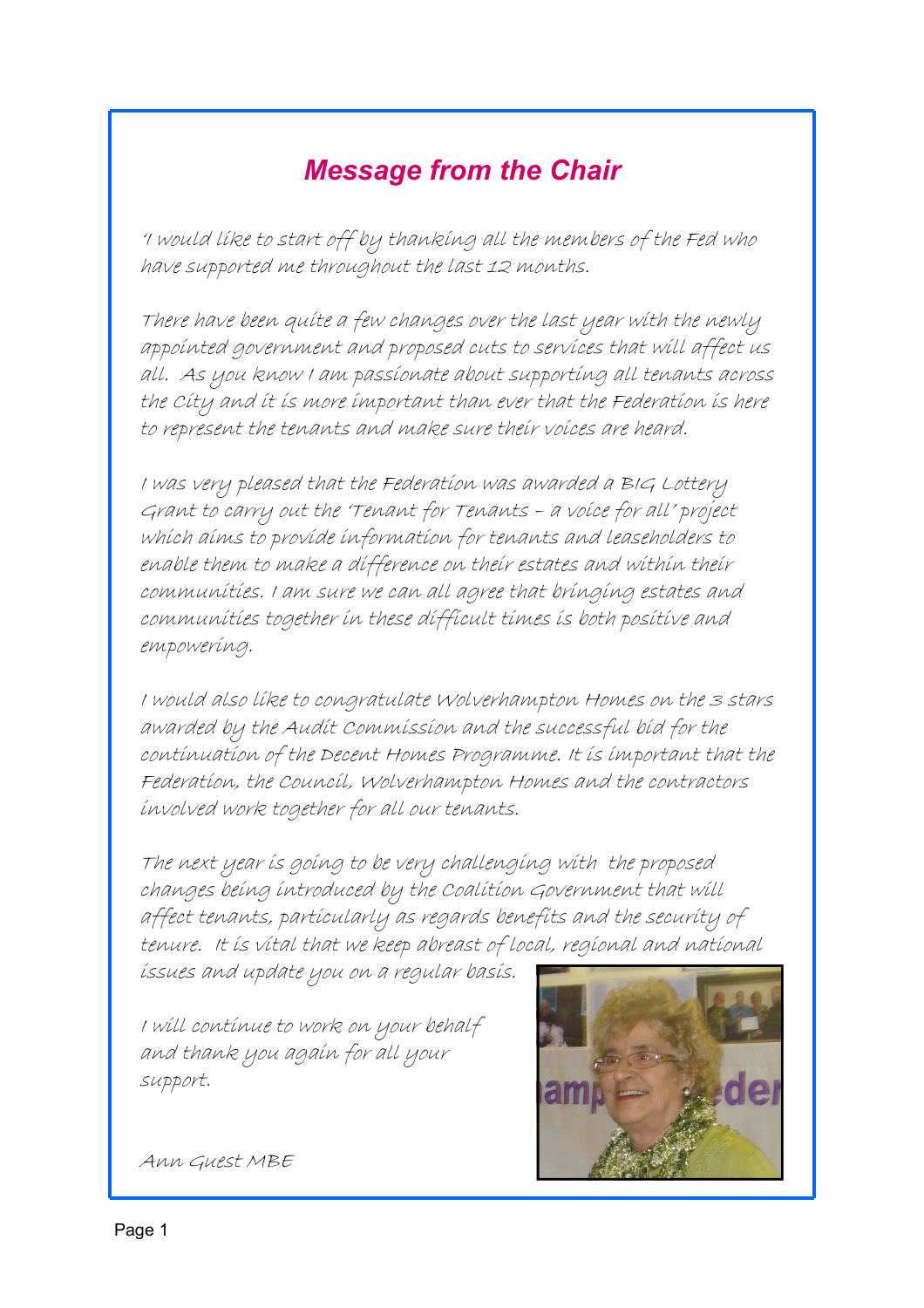#### Who are we?

• We are the recognised representative body for all Council tenants and leaseholders in the City and we are widening our membership to include all public sector tenants in Wolverhampton

#### What are our aims?

- To promote the interests of tenants on all issues that affect their homes and estates
- To advise, support and where possible give practical help to all tenants groups, to new groups starting up, and individual tenants
- To work with the City Council and other service providers to ensure that tenants are able to have a say in how their homes and estates are run
- To consult and negotiate with the Council and other service providers in order to improve facilities for tenants
- To represent the views of tenants on issues arising with the Council and other service providers
- To facilitate training and to provide information to tenants to assist them and their organisations to be more effective.

#### Membership

Membership is open to:

- all Tenants and Residents Associations
- all Tenant Management Organisations
- informal tenants groups
- individual tenants and leaseholders
- associate members who support the aims and objectives of the Fed

#### (There is no membership fee).

Informal groups, individuals and associates have no voting rights.

#### How to join

To join or if you wish to know more about the Federation contact the office base at:

#### 142a, Chetton Green, Wolverhampton

#### WV10 6ER

or telephone 01902 55 6816 or e.mail WFTA@live.co.uk

#### **Meetings**

l,

We hold monthly meetings, (except for August and December), on the 2nd Monday of the month. These are held at Coven Lodge, on the Spring Valley estate (off the Cannock Road). Groups may nominate 2 delegates to attend meetings and transport costs may be reimbursed in accordance with our transport policy.

We will be happy to meet with you and your group, if you have one in your area, to offer you advice and support where needed.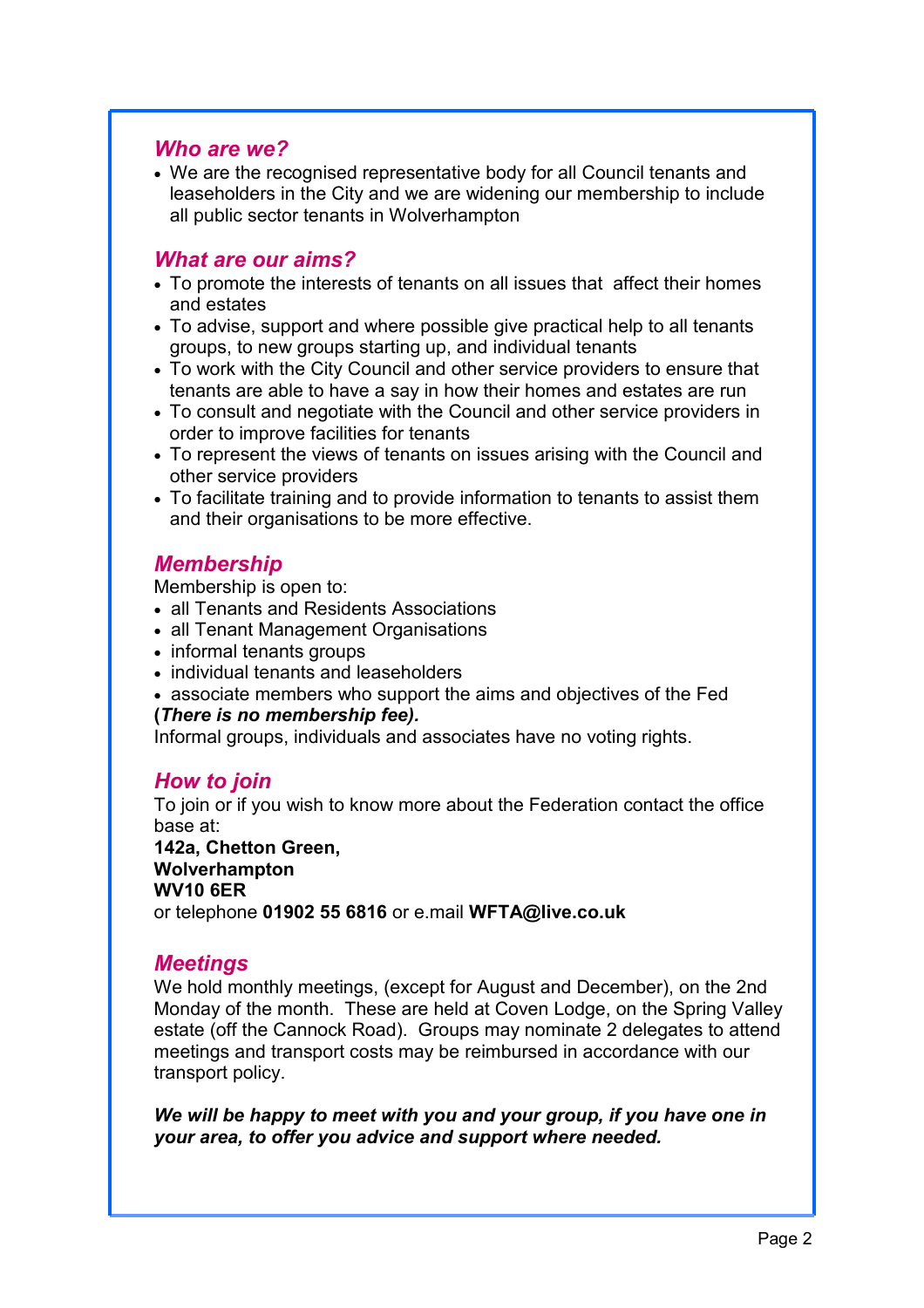### Our achievements over the last 12 months:

#### We have ...

- 41 group members, and we also have 36 individual members
- Produced a quarterly newsletter that is widely distributed
- Updated our leaflets
- Promoted ourselves and what we do in other newsletters and at various exhibitions and events
- Been successful in obtaining a grant from the BIG lottery
- Appointed a Project Officer
- Carried out a review of the Fed
- Secured new office premises
- Negotiated a service level agreement with Wolverhampton Homes
- Held training sessions on equalities and on anti-social behaviour
- Attended training facilitated by the Wolverhampton Network Consortium, WVSC and Wolverhampton Homes
- Produced our Annual Report
- Attended Delivery Plan meetings with the City and Wolverhampton Homes. This is a strategic housing meeting.
- Attended the Equalities and Diversity Steering Group, the Affordable Warmth Action Group, meetings on the Decent Homes programme and on the City wide Compact
- Developed links with other organisations to promote and encourage wider involvement on all issues that affect tenants
- Started sessions on 'A chance to make a difference' under the lottery project
- Visited groups in the community
- Offered general advice and support to groups and individuals
- Met regularly with senior officers from Wolverhampton Homes (WHs)
- Set up a mentoring arrangement with New Park Village Co-op
- Carried out actions under last years Business Plan
- Developed our Business plan for this year
- Attended the Get Togethers that are organised by Wolverhampton Homes
- Continued working on the Breaking down the Barriers project, in partnership with Wolverhampton Homes and All Cultures One Voice
- Campaigned at a national level on issues affecting tenants in the City
- Met with other service providers to see how we can represent interests of all public sector tenants in Wolverhampton
- Organised training for the Exec

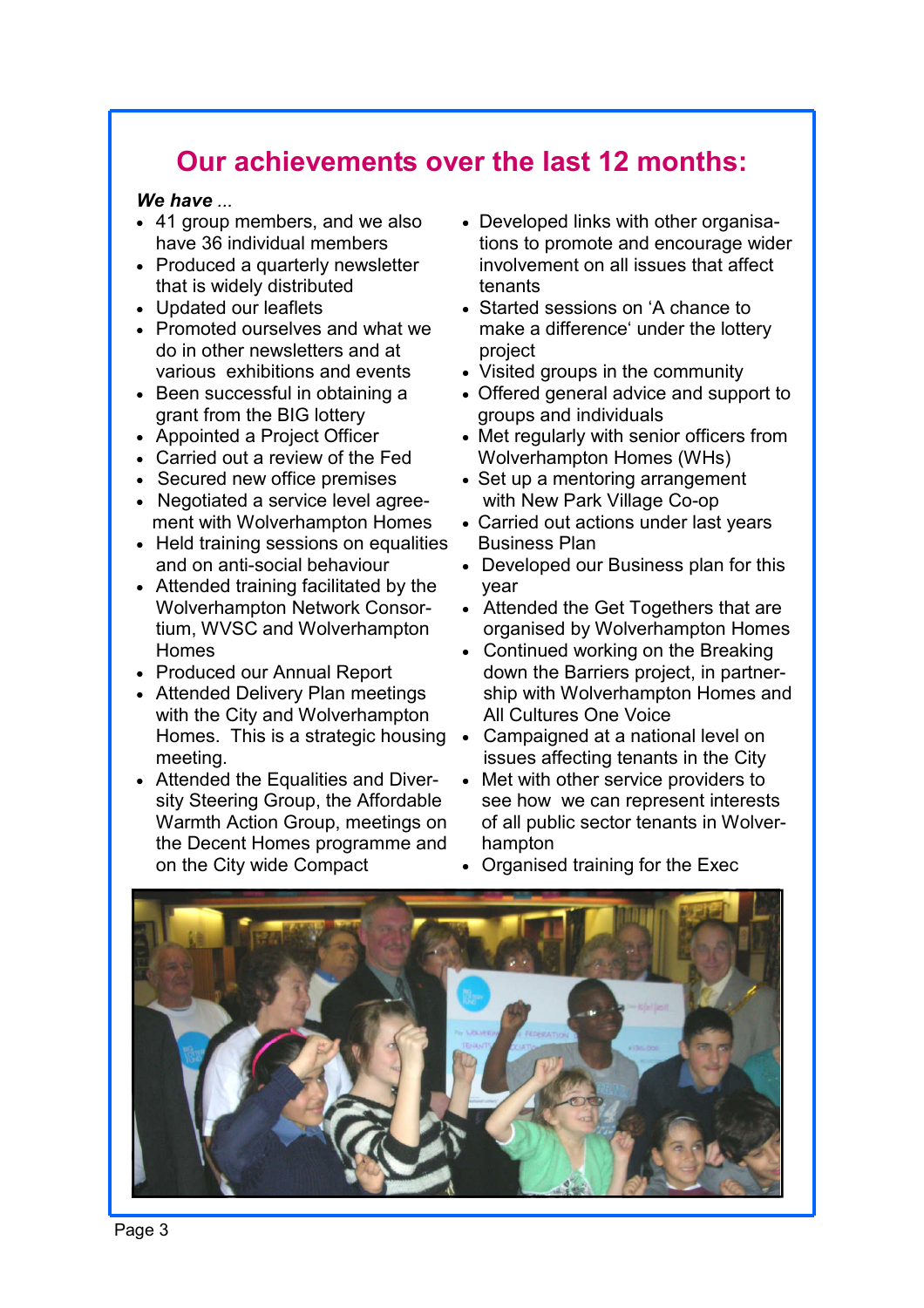### In 20011/12 we will:

- Carry out the actions within our business plan
- Establish a Community Interest Company
- Continue to promote ourselves as the recognised tenant representative body in Wolverhampton via newsletters, exhibitions, leaflets, and articles in various publications etc
- Look to increase our membership to include tenants of Housing Associations
- Continue to support and promote the interests of tenants locally, at a regional level and nationally
- Provide new and existing tenants groups and individual tenants with support and advice
- Explore working on other projects to promote the Fed
- Promote our Code of Conduct for tenants
- Work with the City Council, other landlords, managing agents and other service providers in order to improve the quality of services to tenants and leaseholders in the **City**
- Look at ways to work with service providers at a strategic level
- Monitor the delivery of the Decent Homes Programme
- Work in partnership with other organisations across the City to ensure that tenants have a say over all services they receive
- Encourage tenants to get involved at a neighbourhood level
- Link to wider community initiatives to promote community cohesion
- Organise events to celebrate diversity and to encourage the wider community to get involved
- Promote ourselves nationally so we are heard at a Government and central policy making level
- Continue to campaign and lobby Government to promote tenants interests
- Promote regional tenants panels or partnerships
- Continue to promote the City wide **Compact**
- Develop the lottery project
- Hold local events to encourage greater tenant involvement
- Develop our web site
- Identify and introduce new ways to enable tenants to influence the services that they receive
- Provide training for tenants.

The picture opposite left and the one to the right are from the launch of our lottery project. On the right June Grashion, who is our secretary, is seen with our special celebrity guest local darts champion Wayne Jones.

L

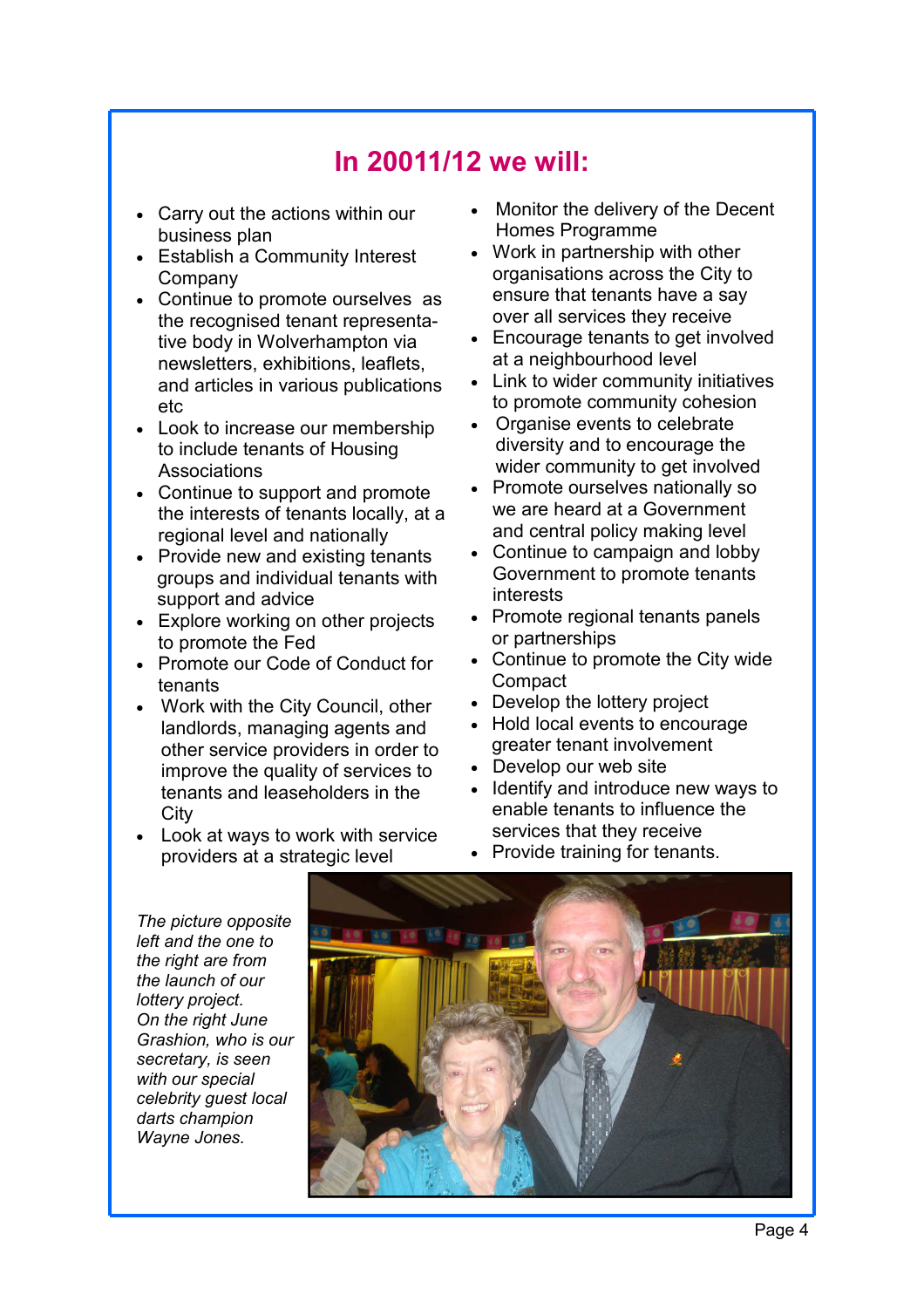## Our Committee for 2011/12

At our Annual General Meeting on 11th April 2011 the following members were elected onto the Committee:

| Chair            | <b>Ann Guest MBE</b>        | <b>Spring Valley</b>              |
|------------------|-----------------------------|-----------------------------------|
| Vice chair       | <b>Stuart Clarke</b>        | Poets Corner                      |
| Secretary        | June Grashion               | Hugh Gaitskell Court,<br>Stowlawn |
| Treasurer        | John Pemberton              | Springfield Horseshoe             |
| Custodian        | <b>Tom Paterson</b>         | <b>Bradley</b>                    |
| Committee member | <b>Maureen Smith</b>        | Perry Hall                        |
| Committee member | <b>Gladys Pearson</b>       | Lanesfield                        |
| Committee member | Mr M. Motawalla             | Tong Court, Boscobel              |
| Committee member | <b>Barrie Ward</b>          | Moathouse                         |
| Committee member | <b>Bob Deacon</b>           | <b>Heath Town</b>                 |
| Committee member | Megan FitzGerald<br>Plummer | <b>Bilston</b>                    |

#### Community Interest Company

In accordance with the wishes of the membership we are setting up a community interest company. Hopefully our newly elected committee will sign up as directors of the company.

The future running of the organisation will be in accordance with company regulations. We would like to thank the committee for all their hard work last year and a special thanks goes to Les Buckingham, who due to other commitments, did not stand for re-election. We are however pleased to welcome Megan FitzGerald Plummer onto the Exec. (Seen here pictured right.)

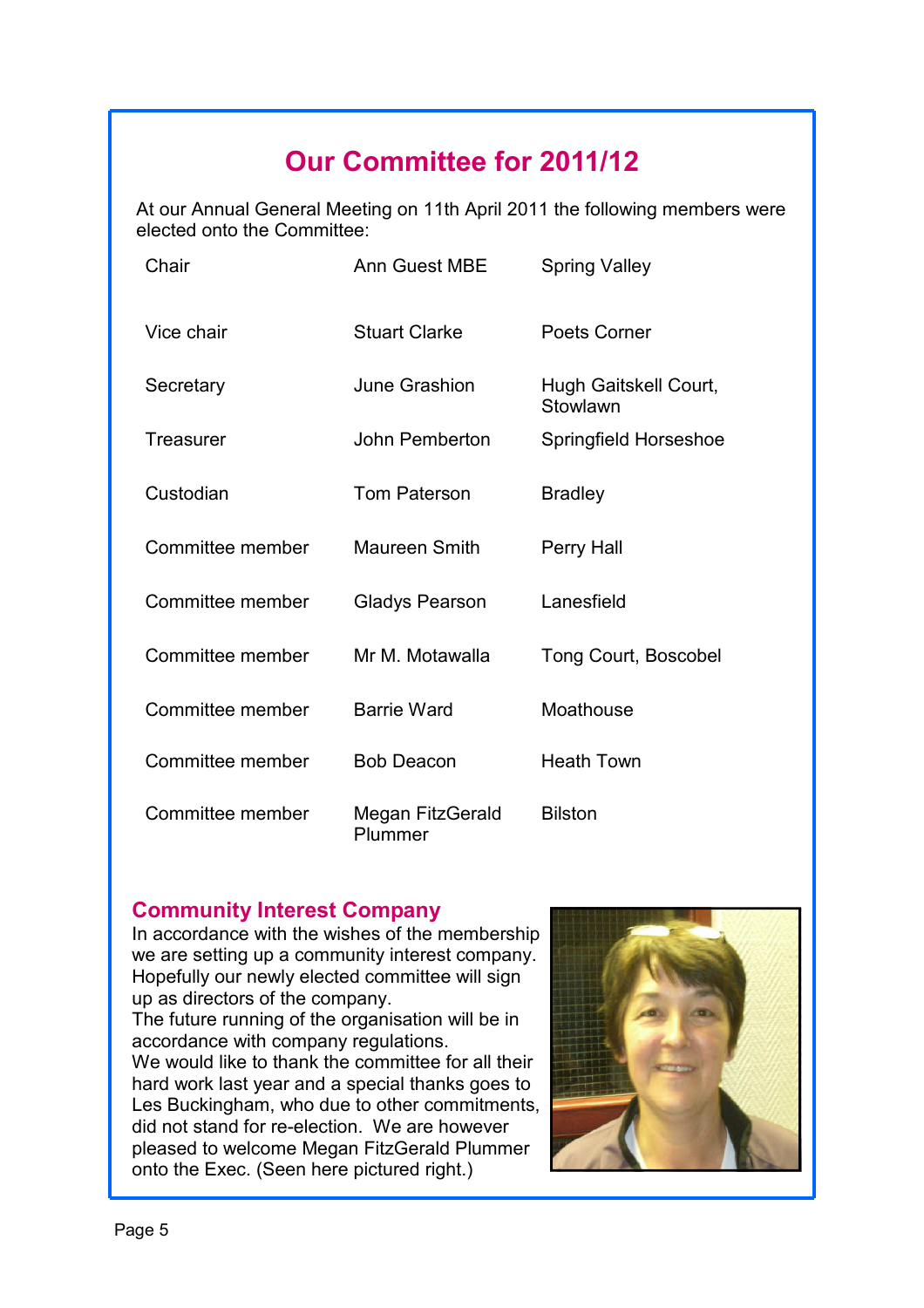| <b>Statement of Accounts April 20010 to March 2011</b> |  |  |  |
|--------------------------------------------------------|--|--|--|
|                                                        |  |  |  |

| <b>Receipts</b>           | Lottery        | <b>Other</b> | <b>Total</b> |
|---------------------------|----------------|--------------|--------------|
| WHs salary                |                | 28270.27     | 28270.27     |
| WHs running costs         |                | 3400.00      | 3400.00      |
| Review fee                |                | 4000.00      | 4000.00      |
| Membership                |                | 300.00       | 300.00       |
| <b>Misc</b>               |                | 729.73       | 729.73       |
| Lottery                   | 20364.00       |              | 20364.00     |
| Total                     | 20364.00       | 36700.00     | 57064.00     |
| <b>Payments</b>           |                |              |              |
| Salary                    | 4818.38        | 28270.27     | 33088.65     |
| Recruitment               | 432.40         |              | 432.40       |
| Transport                 | 35.70          | 1062.16      | 1097.86      |
| Events                    | 567.50         |              | 567.50       |
| Running costs             | 166.24         |              | 166.24       |
| <b>Review</b>             |                | 4000.00      | 4000.00      |
| Copier                    |                | 848.97       | 848.97       |
| Newsletters/annual report |                | 675.00       | 675.00       |
| Insurance                 |                | 224.77       | 224.77       |
| Membership                |                | 280.00       | 280.00       |
| Postage, stationery       |                | 616, 67      | 616.67       |
| Printing                  |                | 259.44       | 259.44       |
| Training                  | 805.20         | 71.00        | 876.20       |
| <b>Sundries</b>           |                | 265.60       | 265.60       |
| Equipment                 | 875.02         | 102.00       | 977.02       |
| Total                     | 7700.44        | 36675.88     | 44376.32     |
| Surplus for the year      | 12663.56       | 24.12        | 12687.68     |
| Opening balances Bank     |                | 7671.70      |              |
|                           | Cash           | 120.88       |              |
|                           | Total          |              | 7792.58      |
| Surplus for the year      |                |              | 12687.68     |
| Closing balances          | <b>Bank</b>    | 7,340.73     |              |
|                           | <b>Bank Lt</b> | 12,944.36    |              |
|                           | Cash           | 195.17       |              |
|                           | Total          |              | 20480.26     |